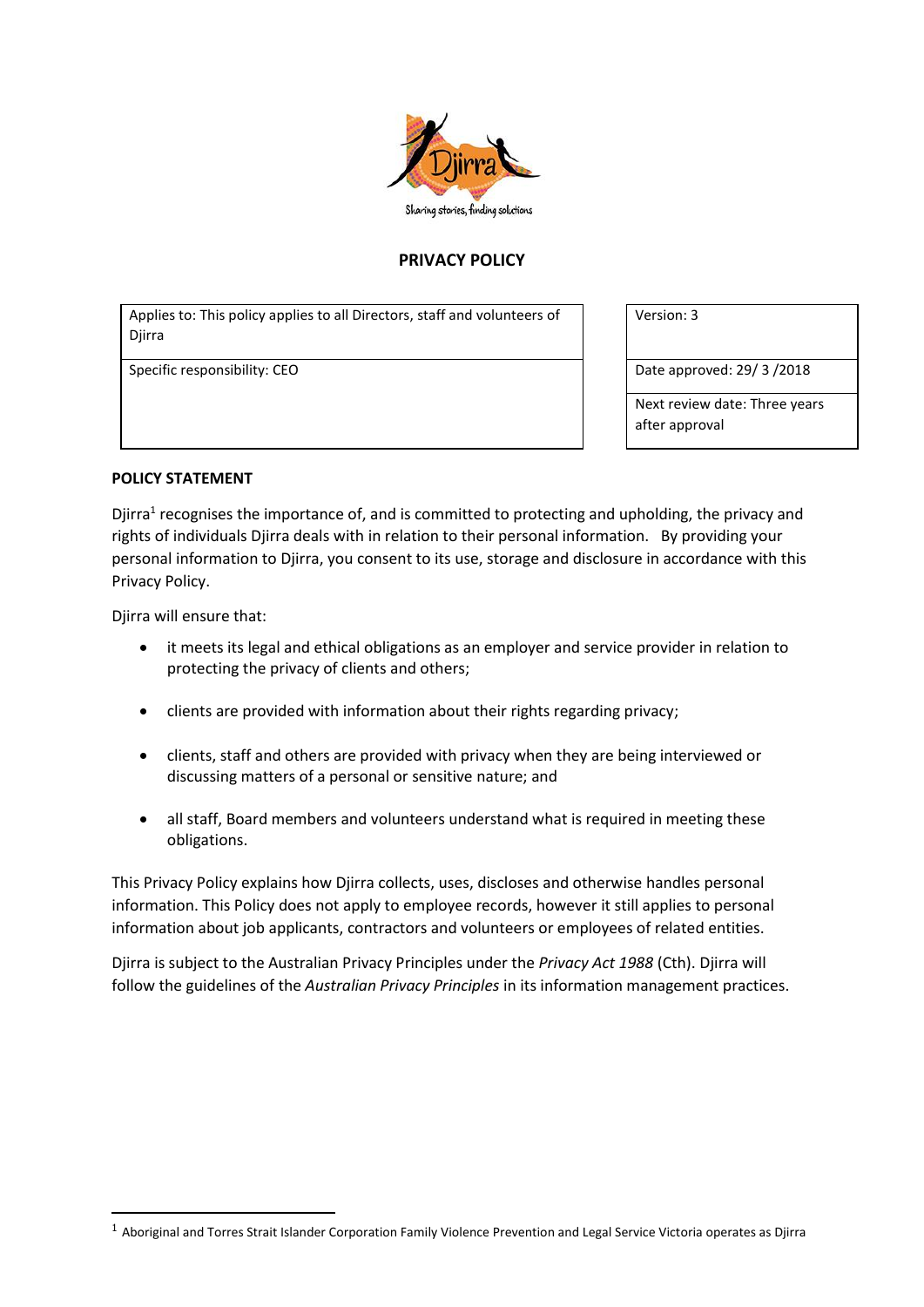### **What is personal information?**

Personal information is information or an opinion from which it is possible to personally identify someone. It includes information or an opinion, whether true or not and whether recorded in a material form or not, about an individual who is identified or reasonably identifiable. The information collected by Djirra about a particular person will vary depending on the circumstances of collection. It may include, but is not limited to, a person's contact details (name, email and/or postal address, phone number), date of birth, gender, credit card details, driver's licence number, passport number, insurance details, employment history, qualifications or communication history with Djirra.

Personal information does not include anonymous information, aggregated or de-identified information.

### **What is sensitive information?**

Sensitive information is a subset of personal information and is given a higher level of protection. Sensitive information is defined in the Privacy Act and includes information or an opinion about an individual's racial or ethnic origin; political opinions; membership of a political association; religious beliefs or affiliations; philosophical beliefs; membership of a professional or trade association; membership of a trade union; sexual preferences or practices; or criminal record.

If it is reasonably necessary in the circumstances, Djirra may also collect sensitive information such as a person's medical history, nationality, their ethnic background or disabilities.

Djirra is required by law to obtain consent when collecting sensitive information. Djirra will assume consent to the collection of all sensitive information that is provided to it for use in accordance with this Privacy Policy, unless told otherwise.

## **What personal information does Djirra collect and hold?**

The type of information collected by Djirra will depend on the nature of a person's interaction with Djirra, however Djirra may collect the following types of personal information:

- identification and contact details, such as name, mailing or street address, email address, telephone number, age or birth date;
- family type, country of birth, year of arrival in Australia, language spoken at home;
- financial information, such as housing, occupation, financial status and income;
- sensitive information, such as racial or ethnic background, criminal history and health information, English proficiency, need for an interpreter, or disability;
- other personal or sensitive information not covered above which is collected as a result of providing a client with legal advice;
- details of the services a client has requested or enquired about, or services provided, together with any additional information necessary to respond or deliver those services; and
- any additional information relating to a client that a client provides in-person, by telephone, in writing or via email.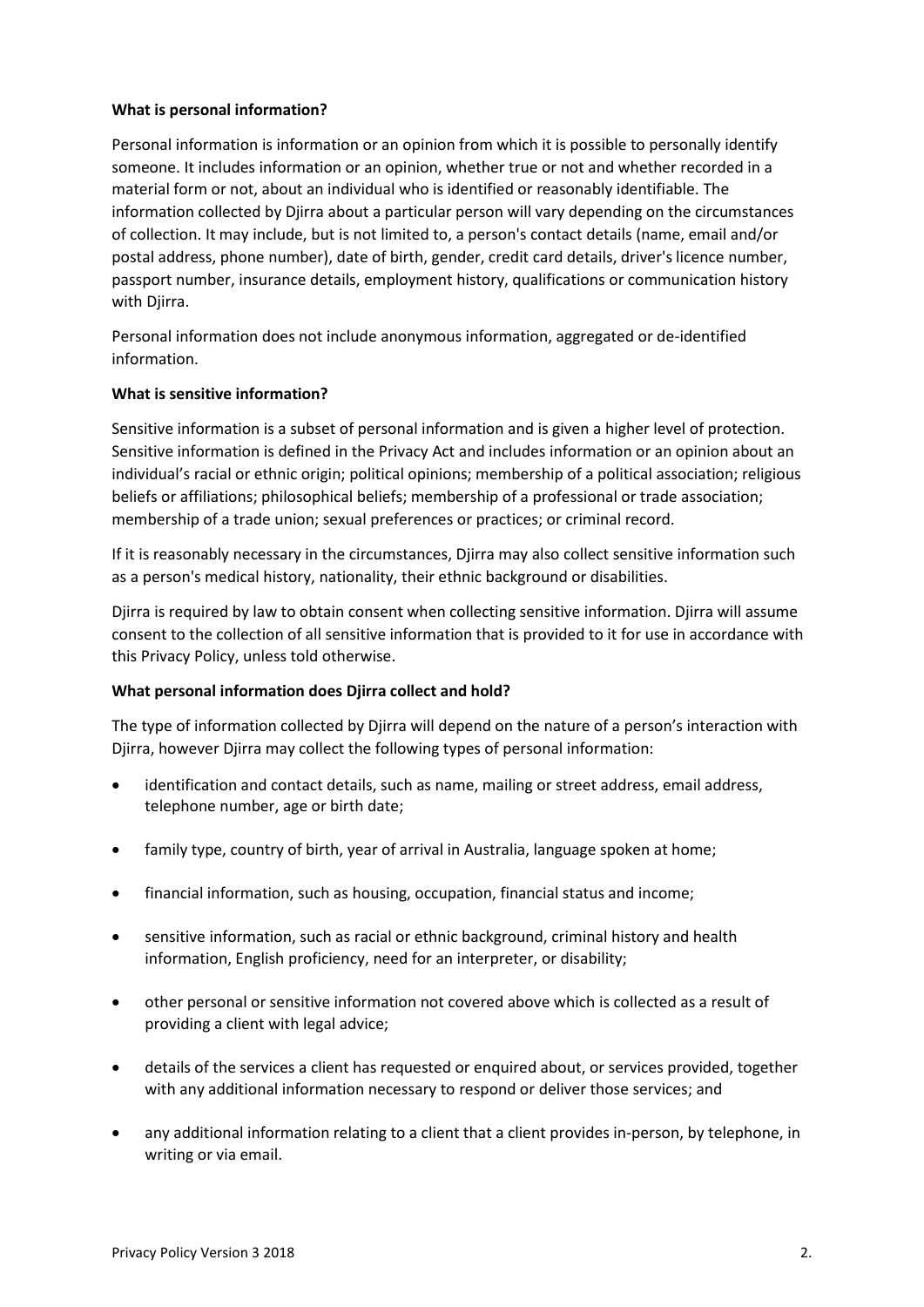### **How does Djirra collect your personal information?**

Djirra collects personal information directly from an individual unless it is unreasonable or impracticable to do so. This may occur in a range of ways including in person; by letter, fax, email or telephone; on hard copy forms; through the website; from referring or third parties (with consent); and at events or forums.

### *Providing information*

Depending on the circumstances, some types of information will be required to be provided and others might be optional. If you do not provide some or all of the information requested, this may affect Djirra's ability to communicate with you or to provide the requested products or services.

By not providing requested information, you may jeopardise your ability to receive services or apply for employment or volunteer positions with Djirra. If it is impracticable for Djirra to deal with you as a result of you not providing the requested information or consent, Djirra may refuse to do so.

#### *Collection from third parties*

Djirra may collect personal information regarding a child from the parent or other responsible person associated with that child.

In many circumstances, Djirra collects information from third parties with written client consent. Examples of such third parties could include, without limitation:

- police, courts, corrections agencies;
- hospitals, health services, medical and allied health professionals, counsellors; and
- government agencies, schools, community organisations.

#### **Notification of collection of personal information**

When Djirra collects personal information, or as soon as possible after collection, we will provide individuals with a privacy notice (otherwise known as a collection notice) and/or refer individuals to this Privacy Policy.

#### **For what purposes does Djirra collect, hold, use and disclose personal information?**

Djirra collects, holds, uses and discloses personal information for the following purposes:

- to assess whether a client is eligible for assistance, including assistance in the form of a grant of legal aid from a Legal Aid Commission, and to maintain those grants of aid;
- to provide legal and non-legal support services to clients;
- to answer enquiries and provide information about Djirra's services;
- to recruit staff, contractors and volunteers;
- for planning, quality control and for the creation of anonymous case studies;
- to update records;
- for use in monitoring and assessing Djirra's services, including as part of peer review of service, legal needs assessments, reports to funding providers, compliance, quality audits and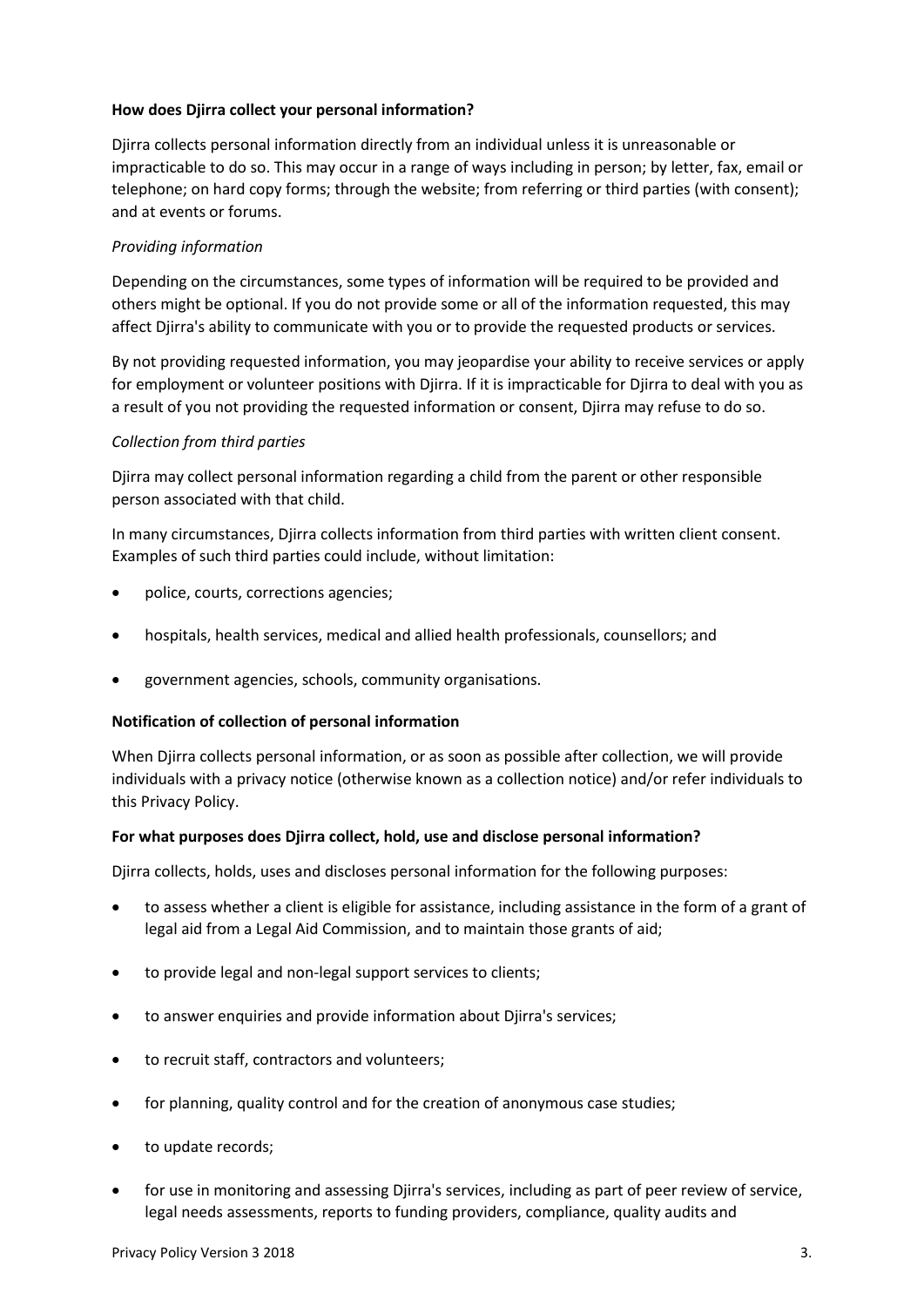evaluations including those conducted by external bodies such as Victoria Legal Aid, Department of Health and Human Services and others;

- to process and respond to any complaints; and
- to comply with any law, rule, regulation, lawful and binding determination.

Djirra may use health information to ensure that programs we operate are run safely and in accordance with any special health needs participants may have. Health information may also be kept for insurance purposes. In addition, we may use de-identified health information and other sensitive information to carry out research, to prepare submissions to government, or to plan events and activities. Djirra may also collect, hold, use and disclose personal information for other purposes explained at the time of collection or which are required or authorised by or under law for which the individual has provided their consent.

#### **To whom may Djirra disclose your information?**

Djirra may disclose your personal information to a range of organisations which include, but are not limited to:

- (a) other organisations involved in providing similar services or programs in Australia;
- (b) companies we engage to carry out functions and activities on Djirra's behalf, including direct marketing;
- (c) our professional advisers, including our accountants, auditors and lawyers;
- (d) our insurers; and
- (e) in other circumstances required or permitted by law.

In some circumstances, personal information may also be disclosed outside of Australia. In such circumstances, Djirra will use its best endeavours to ensure such parties are subject to a law, binding scheme or contract which effectively upholds principles for fair handling of the information that are suitably similar to the Australian Privacy Principles.

#### **Direct marketing**

We will assume consent to use non-sensitive personal information to provide better services and for marketing purposes (including disclosure of such information to service providers).

Every person whose data is collected by Djirra has the option to refuse e-mail, SMS or posted communications by making a request in writing to Djirra via the contact details set out below or by making use of the opt-out procedures included in any communications from us (however, information relating to the option to unsubscribe from those communications may be retained).

#### **Other disclosures**

In addition, Djirra may also disclose personal information:

- (a) with your express or implied consent;
- (b) when required or authorised by law;
- (c) to an enforcement body when reasonably necessary; or
- (d) to lessen or prevent a threat to an individual or public health or safety.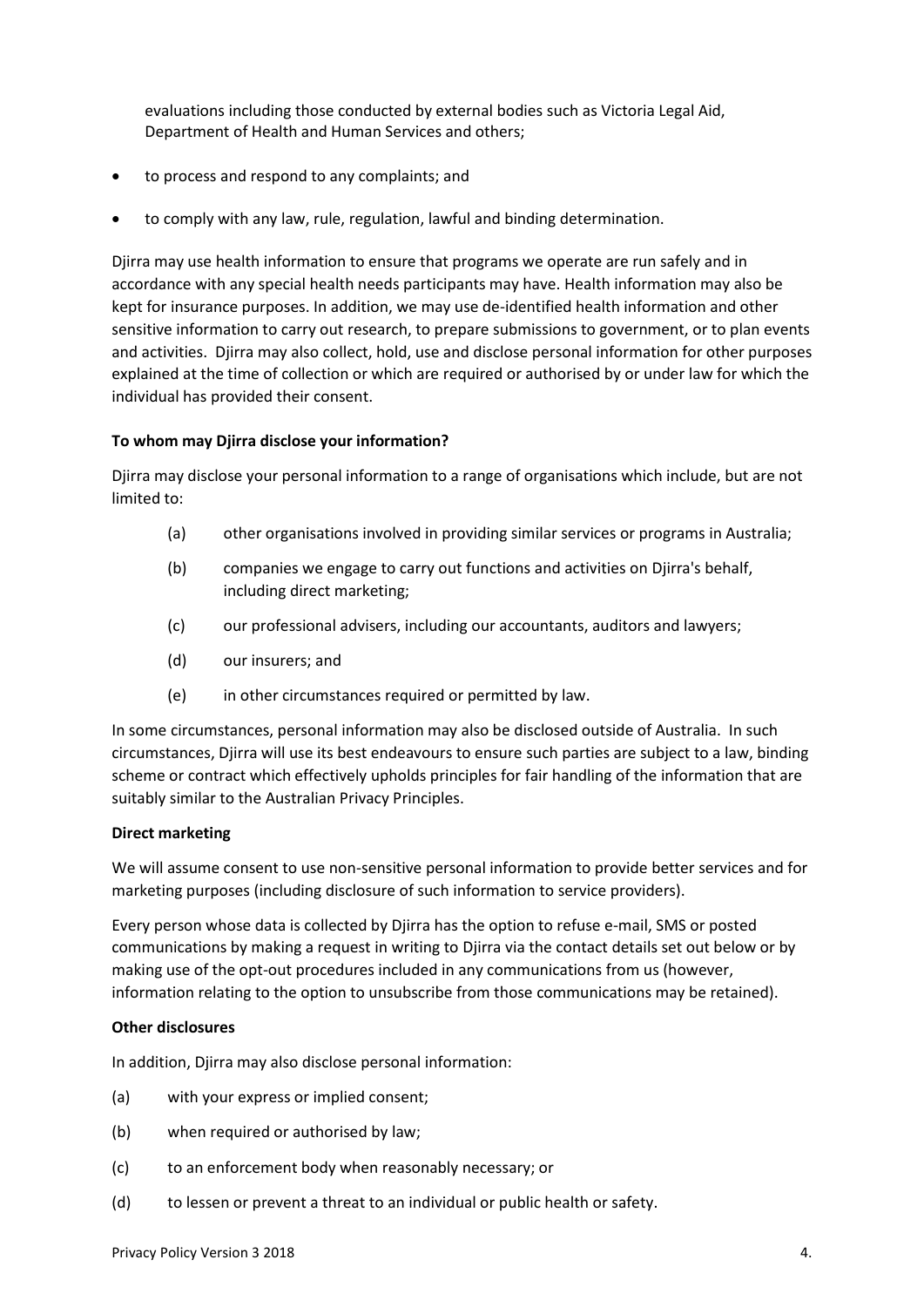### **Djirra website**

When users visit the Djirra website, our systems may record certain information about their use of the site, including the web pages visited and the time and date of their visit. Djirra uses this information to help analyse and improve the performance of the Djirra website.

In addition we may use "cookies" on the Djirra website. Cookies are small text files that help a website to remember the preferences of users to improve the experience of using that website. In some cases, the cookies that we use may collect some personal information. Djirra will treat this information in the same way as other personal information we collect. You are free to disable cookies on your internet browser to prevent this information being collected; however, you will lose the benefit of the enhanced website experience that the use of cookies may offer.

Websites linked to the Djirra website are not subject to Djirra's privacy standards, policies or procedures. Djirra cannot take any responsibility for the collection, use, disclosure or security of any personal information that you provide to a third party website.

### **Accessing and correcting personal information**

An individual may request access to any personal information Djirra holds about them at any time by contacting Djirra (see the details below). Where Djirra holds information that an individual is entitled to access, we will try to provide the information in the manner requested (for example, photocopies or by viewing a file) and in a timely way.

There may be instances where Djirra cannot grant access to the personal information held. For example, Djirra may need to refuse access if granting access would interfere with the privacy of others or if it would result in a breach of confidentiality. If that happens, Djirra will provide written notice outlining the reasons for the decision and available complaint mechanisms.

Djirra will take all reasonable steps to ensure that the personal information it collects, uses or discloses is accurate, complete and up-to-date. However, we rely on the accuracy of personal information as provided to us both directly and indirectly. If an individual believes that personal information Djirra holds about them is incorrect, incomplete or inaccurate, then they may request us to amend it. Djirra will then consider if the information requires amendment. If we agree that it requires amendment we will take reasonable steps to correct that information. If Djirra does not agree that there are grounds for amendment then the individual may request that Djirra add a note to the personal information stating that the relevant individual disagrees with the information and Djirra will take reasonable steps to do so.

If Djirra corrects personal information about an individual and has previously disclosed that information to another agency or organisation that is subject to the Privacy Act, the individual may ask Djirra to notify that other entity and Djirra will take reasonable steps to do so, unless this would be impracticable or unlawful.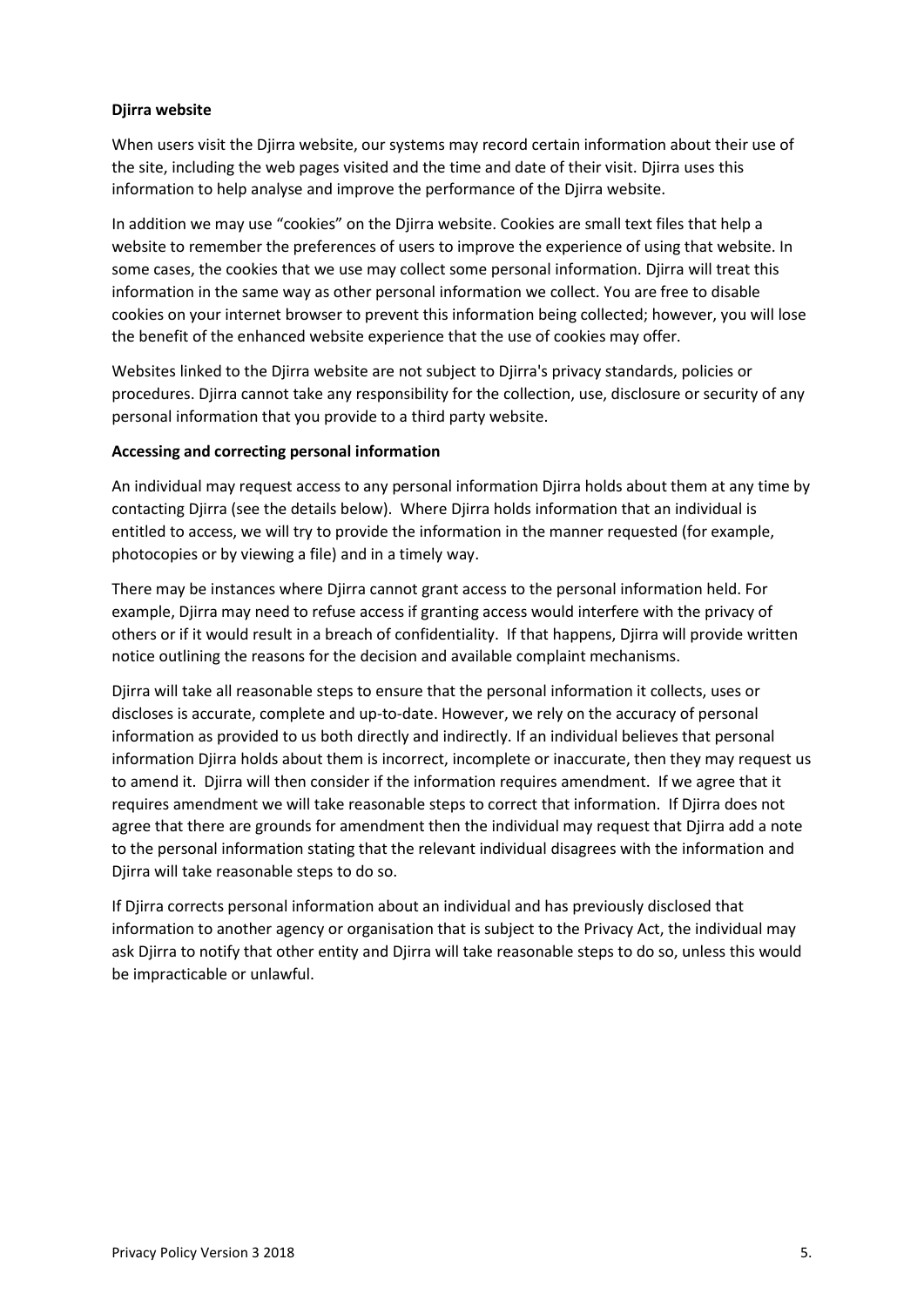### Client files

In addition to above, in circumstances where a client requests access to personal information held by Djirra's Aboriginal Family Violence Legal Service, the Manager of Legal Service will view the file and approve any copies of material to be given to the client prior to client access. A copy of the relevant part of the file will be made available to the client as soon as practicable after this.

### **Complaints**

If an individual believes that their privacy has been breached, please contact our Privacy Officer at this address:

Privacy Officer Djirra's Aboriginal Family Violence Legal Service 292 Hoddle Street, Abbotsford, 3067 Email: [privacy@djirra.org.au](mailto:privacy@djirra.org.au) Phone: 03 9244 3333

Djirra treats all complaints confidentially. Djirra will try to resolve all complaints in a timely, fair and reasonable way. We will respond to your complaint within 30 days and try to resolve it within 90 days. If an individual is not satisfied with Djirra's response, a complaint can be made to the Office of the Australian Information Commissioner (by telephone: 1300 363 992, by email enquiries@oaic.gov.au or by post: GPO Box 5218 Sydney NSW 2001).

### **Security and integrity of personal information**

Djirra stores information in different ways, including in paper and electronic form.

Much of the information we collect from and about the people we provide our services to is added to Djirra's database. When your information is entered into Djirra's database, the information may be combined or linked with other information held about you.

Djirra takes reasonable steps to ensure that personal information we collect, use and disclose is accurate, up-to-date and complete and relevant. Security of personal information is important to Djirra. Djirra has taken steps to protect the information we hold from misuse, loss, unauthorised access, modification or disclosure. Some of the security measures Djirra uses include strict confidentiality requirements of our employees, volunteers and service providers, security measures for system access and for our website.

#### **Data breach notification**

As outlined above, Djirra seeks to protect your personal information from any unauthorised loss, disclosure or access. However, it is a requirement of the Privacy Act that if a serious data breach occurs, Djirra must notify you and the Office of the Australian Information Commissioner regarding the circumstances of the breach.

## **Contacting Djirra**

For questions about this Privacy Policy, as well as any concerns or a complaint please contact Djirra at the details provided above.

#### **Changes to the Policy**

Djirra may amend this Privacy Policy from time to time. The current version will be posted on Djirra's website and a copy may be obtained from Djirra.